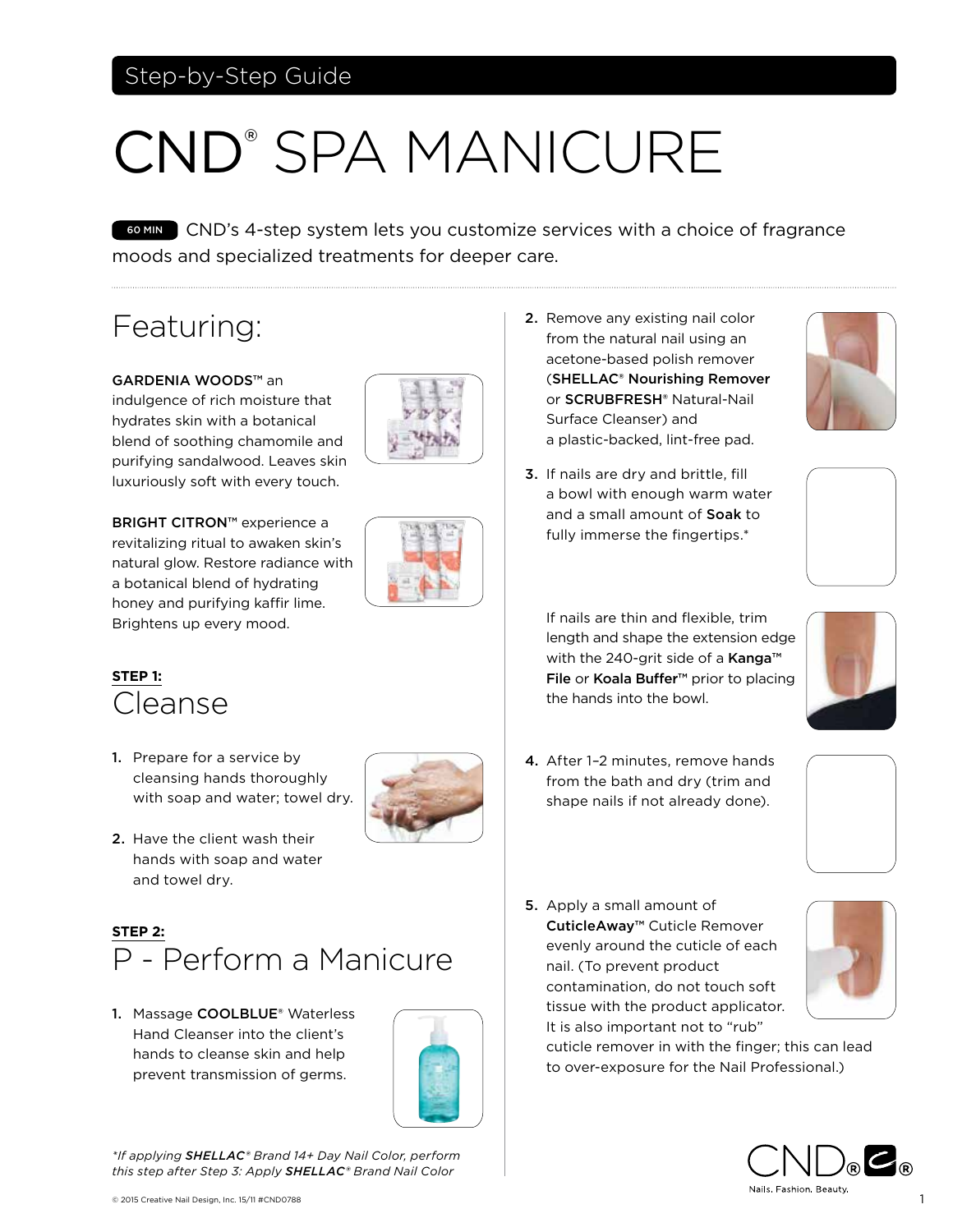6. *Gently* slide a cuticle pusher along the cuticle area and along the lateral folds to lift and loosen any non-living tissue from the nail



plate. Remove any excess **CuticleAway™** from the nail and use a curette to remove non-living tissue up to the eponychium and lateral folds.

- 7. Scrub nails thoroughly with soap and a damp brush, then rinse with warm water to remove the cuticle remover and soap; towel dry.\*
- 8. Use a manicure nipper to carefully remove any loosened, non-living tissue, as well as any loose pieces of skin or hangnails. Use a gentle touch during cuticle removal to protect the seals. Never cut living tissue as it can lead to infection.



# **STEP 3:** Apply SHELLAC<sup>®</sup> Brand 14+ Day Nail Color (optional)

1. For a comprehensive tutorial of SHELLAC® Brand 14+ Day Nail Color application techniques see the SHELLAC® Brand Application & Removal Step-by-Step.



#### **STEP 4:** Exfoliate

## **Effleurage**

1. To slough away dead skin cells and gently polish the skin, massage a scoop of Scrub onto the top of one hand and arm up to the elbow, using effleurage.

*\* Dry P.E.P. is an excellent option for clients with great natural nails, who do not build excessive cuticle between services. Eliminating the wet cuticle treatment can shorten the service time and increase adhesion for some clients.*

a. Hold the client's wrist with one hand and perform long effleurage strokes with opposite hand up to the top of the arm and down the back of the arm, applying even pressure. Allow working hand to finish at wrist. Alternate hands and repeat for a total of three times.



## Targeted Friction

- 2. Use targeted friction to concentrate on areas of extreme dryness or rough spots.
	- a. Create small circular movements with fingertips, traveling up the hand and arm to the elbow. Open hands and glide down the arm to the fingertips. Repeat this step three times.
	- b. Rinse the hand with the water from the bowl and remove Scrub with a moist, soft sponge. Dry with a clean towel and wrap to keep warm. Repeat the exfoliation steps on the other hand.



#### **STEP 5:**  Condition & Moisturize

1. Apply a small amount of CUTICLE ERASER® A.H.A. Cuticle Treatment onto the eponychium and thoroughly rub into the skin.



2. Without removing the CUTICLE ERASER®, apply a drop of SOLAROIL® Nail and Cuticle Conditioner to the base of the nail plate and surrounding tissue. Massage thoroughly into nails and skin. Leave on nails through next step.

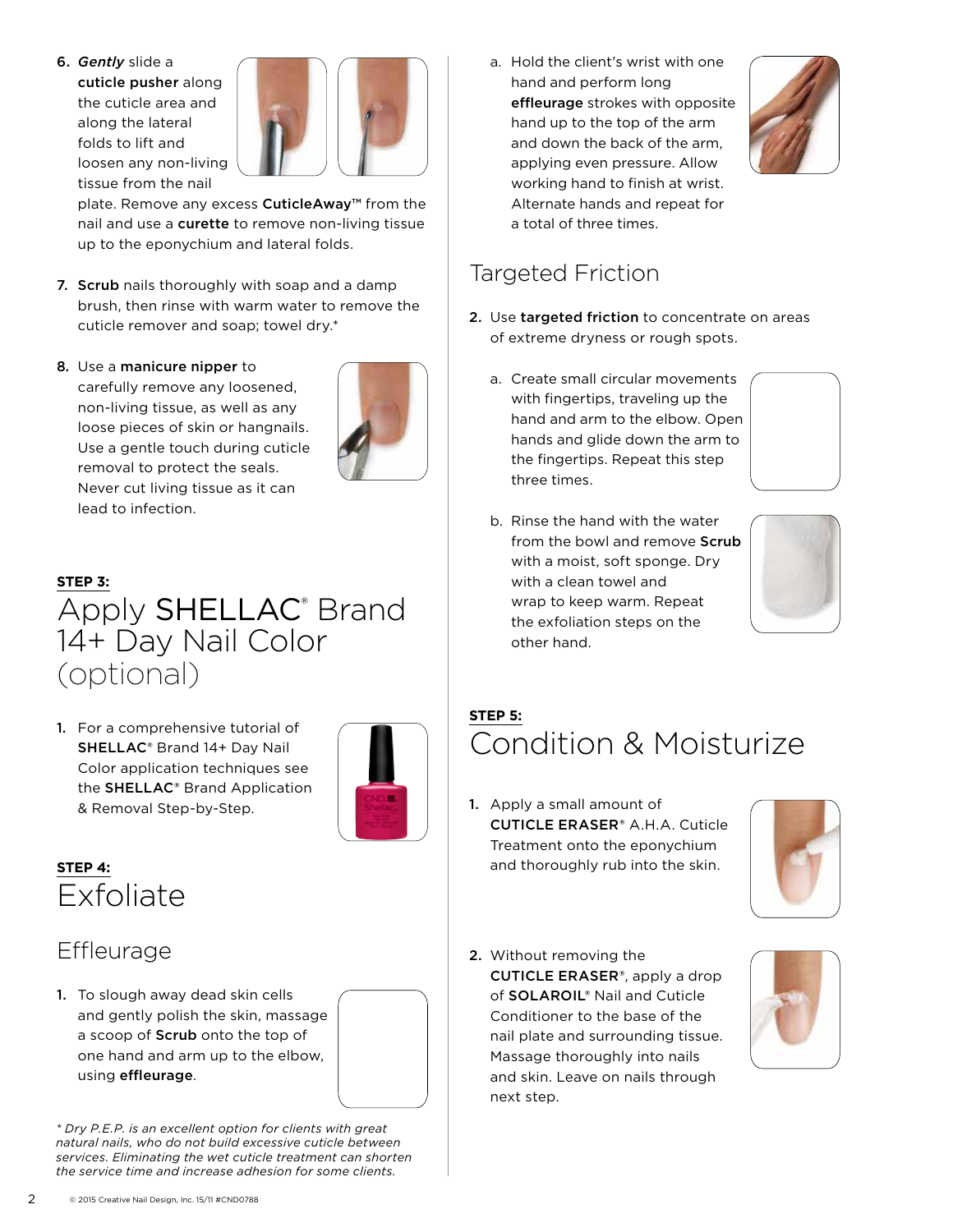- 3. Spread a thin, even layer of Masque to one hand and arm using a disinfected facial applicator brush to coat evenly.
- 4. Wrap hand and arm with plastic wrap to provide a gentle warming effect and facilitate easy removal.



5. Cover with a clean towel and repeat on other hand. For faster penetration, insert the wrapped hands into heated manicure mitts.



6. After five minutes, compress the hand and arm six times and **knead** the towel to start the removal process. Remove the towel and plastic wrap. Wipe away excess Almond Illuminating Masque with clean water and a warm moist towel. Dry with a clean towel.

#### **STEP 6:** Hydrate & Massage

#### Energetic Effleurage (Lomilomi)

- 1. Ease stress and tension with Energetic Effleurage (Lomilomi).
	- a. Warm enough Lotion between palms to thoroughly massage client's hands and arms up to the elbow.



b. Hold the client's wrist with one hand and perform long energetic effleurage strokes with opposite hand on the top of the arm up to the elbow and then down the back of the arm, applying even pressure. Allow working hand to finish at wrist. Alternate

hands and repeat for a total of three times.

Energy Lines

- 2. Massage the Six Energy Lines along the inside and outside of the arm. For a stimulating massage move more quickly along the lines. For a relaxing massage, move slowly along the lines.
	- a. Hold the wrist (palm up) to support client's arm. Place thumb at the base of the client's thumb and press up, along the energy line, one inch at a time to the elbow. Repeat this technique on the remaining energy lines of the middle finger and the pinky finger.



b. Turn palm down and repeat the steps on the outside of the arm, starting with thumb, then middle and finally the pinky.



#### Spread

- 3. Open and spread the client's palm using deep friction movements to stimulate circulation.
	- a. Turn the client's hand palm side up. Open pinky and ring fingers of one hand and slide between pinky and ring of client's hand. Slide the other pinky and ring fingers between index and thumb of client's hand.



b. Open client's palm, spread the hand and massage with thumb using deep friction movements to stimulate circulation. Feel for tension and work each muscle to relax the hand. Repeat several times.



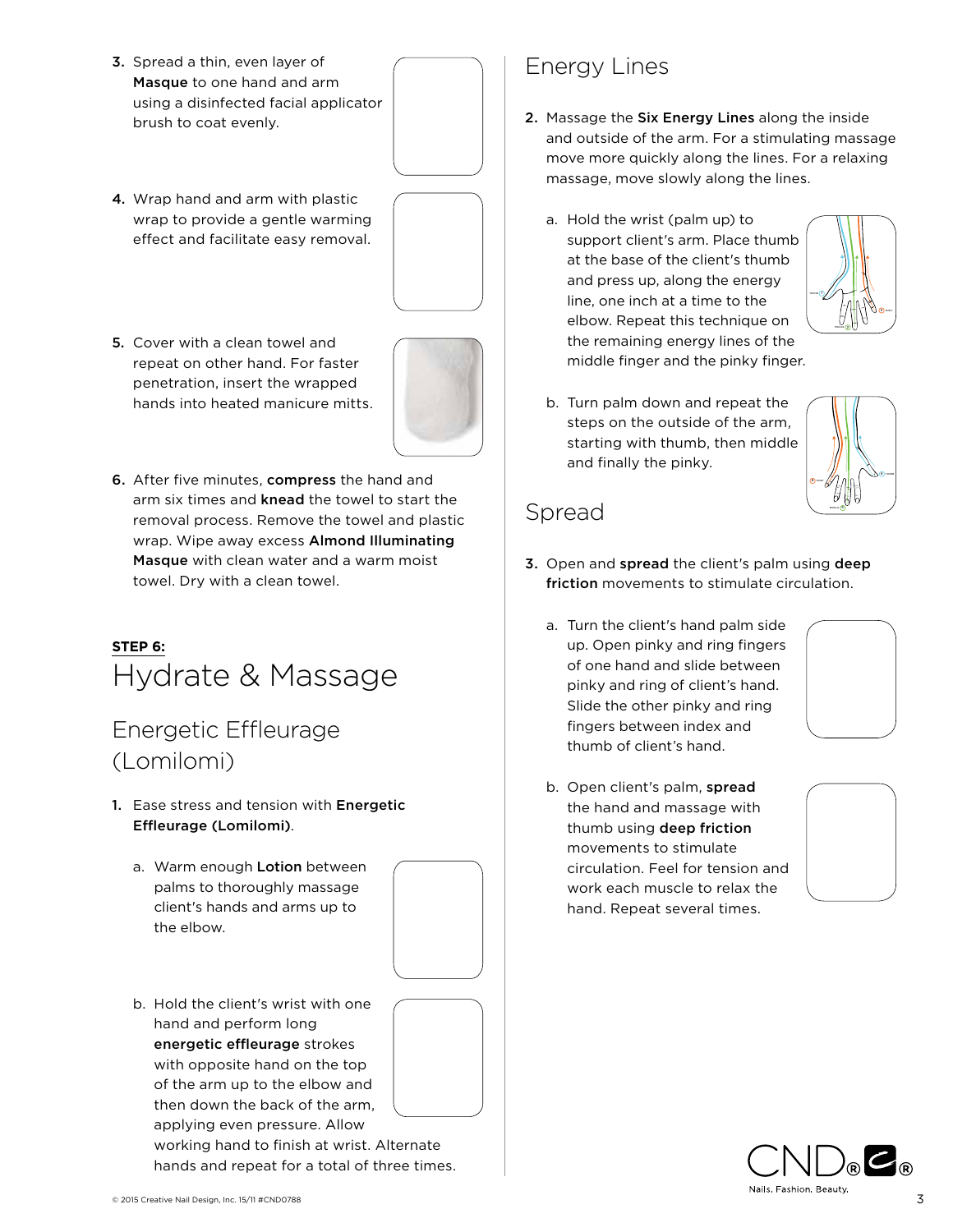## Energy Points

4. Massage Energy Points on the front and back of the hand to target stress and tension. Place thumb on points and work the pressure from point to point gently pressing each to relieve stress and tension. Move more quickly at each point for a



more stimulating massage. Move more slowly at each point for a relaxing massage.

a. Press along the top of the wrist to the base of thumb (corresponds to spine).



- b. Press between the first and second knuckle on the outside of the thumb (corresponds to neck).
- c. Press the tips of each finger and thumb (corresponds to head).
- d. Press the outside of the hand at the base of the pinky. (corresponds to shoulder).

## Stretch & Rotation

- 5. Stretch and rotate the hand and arm to alleviate tension.
	- a. With the client's palm facing up, grasp the wrist with one hand for support, and intertwine fingers with client's fingers. Gently stretch towards the client and away. Repeat three times.



b. Rotate the hand slowly at the wrist three times in each direction.



## Energetic Effleurage (Lomilomi) & Cupping

- 6. Finalize the massage with energetic effleurage (Lomilomi) strokes and cupping.
	- a. Hold the client's wrist with one hand and perform long energetic effleurage strokes with opposite hand on top of the arm up to the elbow and then down the back of the arm, applying even pressure. Allow working hand to finish at wrist. Alternate hands and repeat for a total of three times.
	- b. On the final repeat, place working hand on the top of client's hand and slide the opposite hand to the bottom of client's hand, cup and hold the hand to finalize the massage.



c. Wipe away any excess Lotion with a clean towel and wrap the hand to keep it warm. Repeat massage on the other hand.